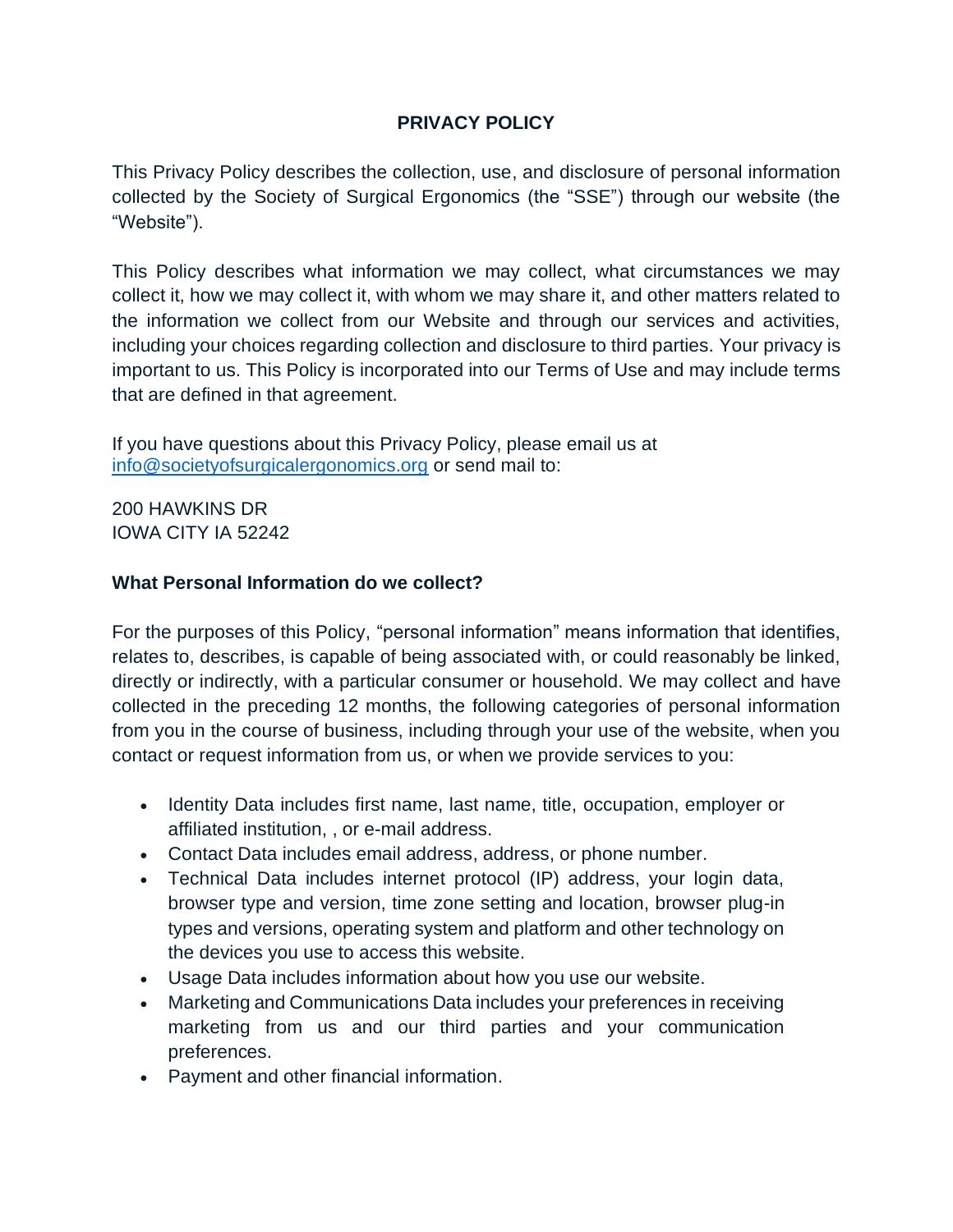• Cookie and device data includes information about your visit of our website, IP address, device identifier, browser type and version, operating system and network, location and time zone setting

We may also collect other information which alone cannot be used to identify you as an individual. The following paragraphs describe some of the Personal Information and other data we may collect from users of our Website, clients, and others.

### **How do we collect Personal Information?**

When you provide it to us. In certain sections on our Website, we may provide online forms in which you can input Personal Information such as your name and email address in order to request information, become a member, subscribe to our publications, or for other purposes indicated on our Website.

When you become a member, you may provide information to us about you and about your organization.

When you access our Website. Our Website may gather certain information automatically and store it in log files when you use our Website. We may collect IP addresses and/or click-stream data for purposes of system administration, to understand how our visitors use our Website. An IP address is a number that is automatically assigned to your computer whenever you access the Internet. When you request Web pages from the Website, our computers log your IP address.

We also collect click-stream data when you request pages from the Website. Click-stream data may include such information as the page served, the time, the source of the request, the type of browser making the request, the preceding page view and other such nonpersonal information. We also monitor other tracking-related information. This data helps us analyze how visitors arrive at the Website, what type of content is most popular, what type of visitors in the aggregate are interested in particular kinds of content, and the like. We use this information to update our Website and ensure that we are meeting the needs of our visitors.

Cookies. Our Website may use cookies, web beacons, and similar tracking technologies. These technologies are widely used for security, to learn about and improve upon how users navigate a website, or to enable certain features. Cookies are small data files that are transferred to your hard drive when your browser settings permit the acceptance of cookies. Similar technologies, such as web beacons or pixel tags function through the use of small files, such as a GIF or PNG, which are opened on a page or in an email. The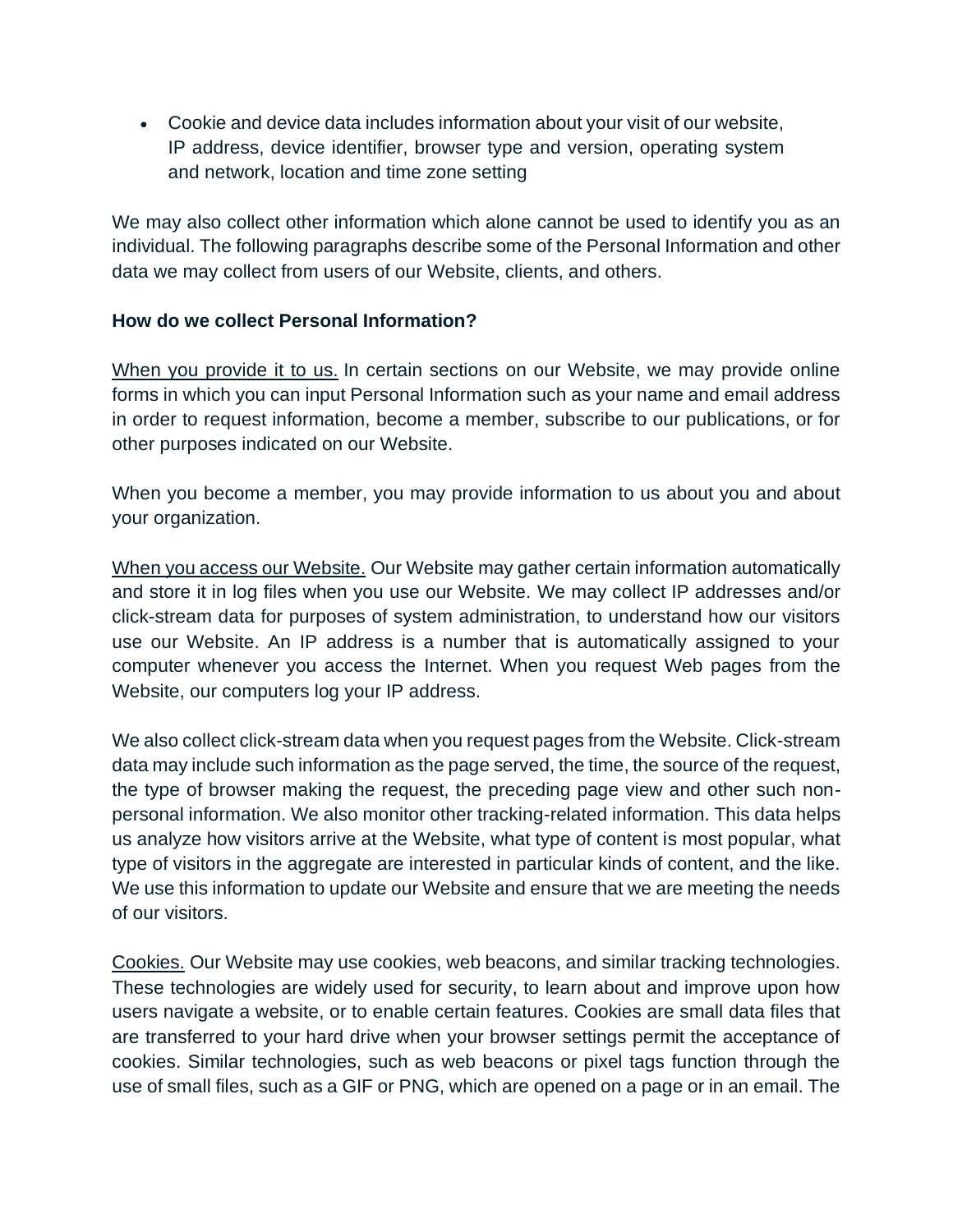request for these files from a server reveals certain information, such as your browser type, IP address, and other information. To learn more about cookies and similar tracking technologies, and how they can affect your privacy, visit allaboutcookies.org.

By tracking how and when you use our Website, these technologies help us determine which features and content on our Website are most important to our visitors. If you do not want information collected through the use of cookies, you can turn off cookies using your browser's settings menu; however, this may eliminate our ability to provide you with some of the features or functionality you would otherwise experience on our Website. Most modern browsers also include a "do not track" feature that may help protect your privacy. However, because there is not yet a defined response to do-not-track requests, our Website does not respond to your browser's do-not-track request.

In addition to the cookies used by the SSE and any of our service providers, some cookies are placed by third parties such as Google Analytics, as described below. By using our Website, you agree to the use of cookies for the following purposes:

- Essential Cookies: these are essential in order to enable you to move around our Website and use its features.
- Performance and Analytics Cookies: Google Analytics ("**Analytics**") is Google's free web analytics tool that helps us understand how our visitors engage with our website. Analytics collects information anonymously and reports website trends without identifying individual visitors. Analytics uses its own set of cookies to track user interactions with the Website. These cookies are used to store information, such as what time the current visit occurred, whether the visitor has been to the site before, and what site referred the visitor to the web page. Analytics customers can view a variety of reports about how visitors interact with their website so they can improve their website and how people find it. A different set of cookies is used for each website, and visitors are not tracked across multiple sites. Analytics customers are obliged to notify users of their use of analytics software. To disable this type of cookie, some browsers will indicate when a cookie is being sent and allow you to decline cookies on a case-by-case basis. In addition to declining cookies, you can also install the Google Analytics Opt-out Add-on in your browser, which prevents Google Analytics from collecting information about your website visits. You can also opt out by clicking [here.](https://tools.google.com/dlpage/gaoptout)
- Functionality Cookies: these small data files that remember the choices you make on the Website. These cookies help to make your visit more personal and are deleted automatically when you close your browser or the session expires.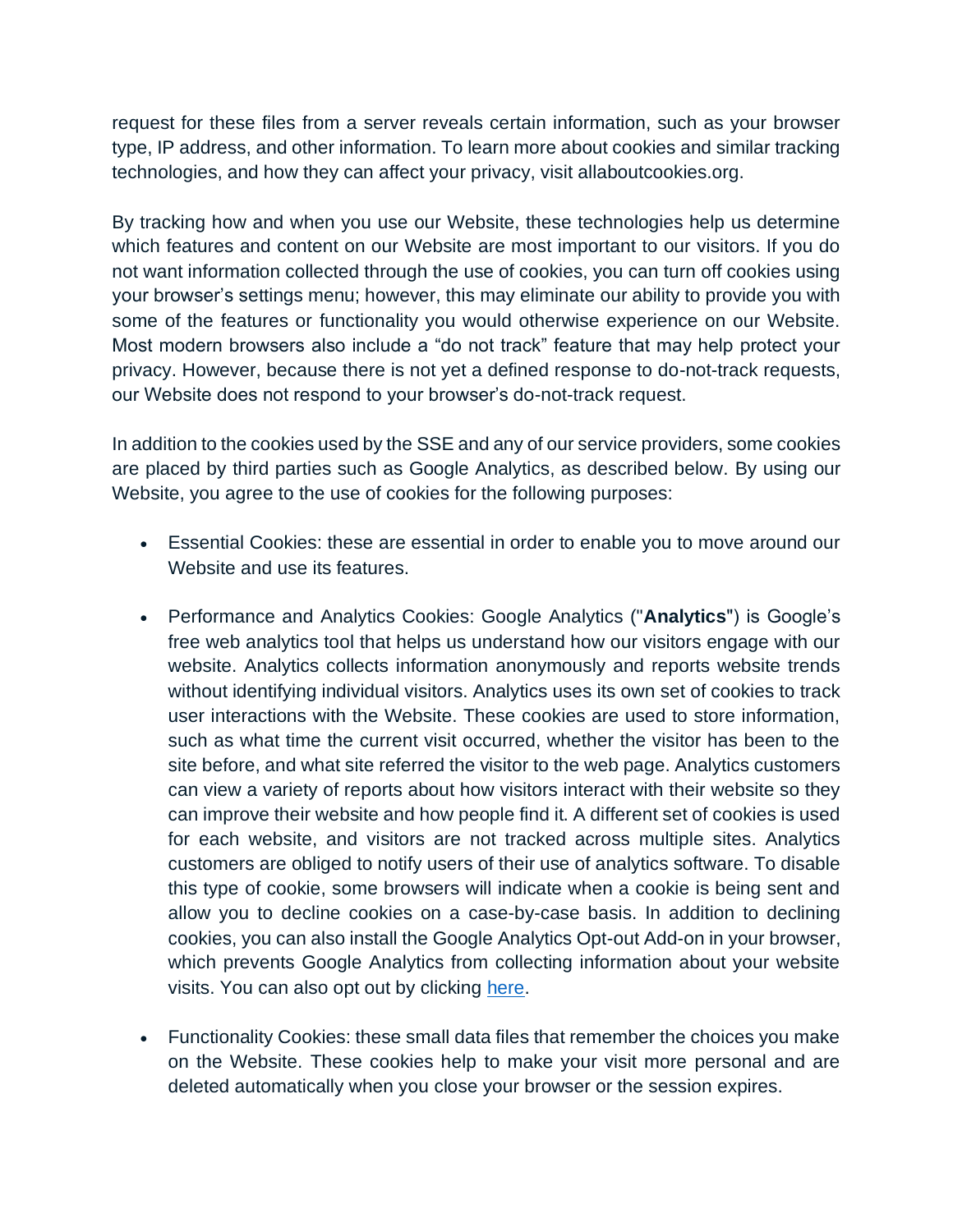• You can block or disable cookies on your device at any time by indicating this in the preferences or options menus in your web browser. You can also delete the cookies that are stored on your device. However, blocking, disabling, or deleting cookies may limit your ability to view all the pages of the Website You can find more information about cookies at www.allaboutcookies.org.

To learn more about, or to opt-out of Google's analytic and marketing services, visit [Google Analytics Terms of Service,](https://marketingplatform.google.com/about/analytics/terms/us/) the [Google Privacy Policy,](http://policies.google.com/privacy) or [Google Analytics Opt](http://tools.google.com/dlpage/gaoptout)[out.](http://tools.google.com/dlpage/gaoptout)

### **How do we use Personal Information?**

We use Personal Information collected from you as necessary to provide the information or services you have requested (for example, to respond to your inquiry or process your subscription to a newsletter or blog). Where applicable, we may also use your information for the following purposes:

- To inform you about our services, new medical and technological developments, relevant information in the industries we serve, and our marketing events.
- For analysis to improve this website, our services, and for market research.
- To respond to you when you contact us.
- For other reasons, with your consent.

We may also use identification data, contact details, cookie and device data, and other service data to improve our website as we constantly monitor our online presence and ensure the security and confidentiality of your data. This use is also necessary for our legitimate interests to prevent illegal activities, including fraud, which could harm you and us.

In the preceding 12 months, the SSE has disclosed the types of personal information listed above to its service providers for business purposes.

In the preceding 12 months, we have not sold personal information.

## **With whom may we share your Personal Information?**

We may share Personal Information with employees and contractors of our SSE, with third parties who provide certain services on our behalf, with selected third-party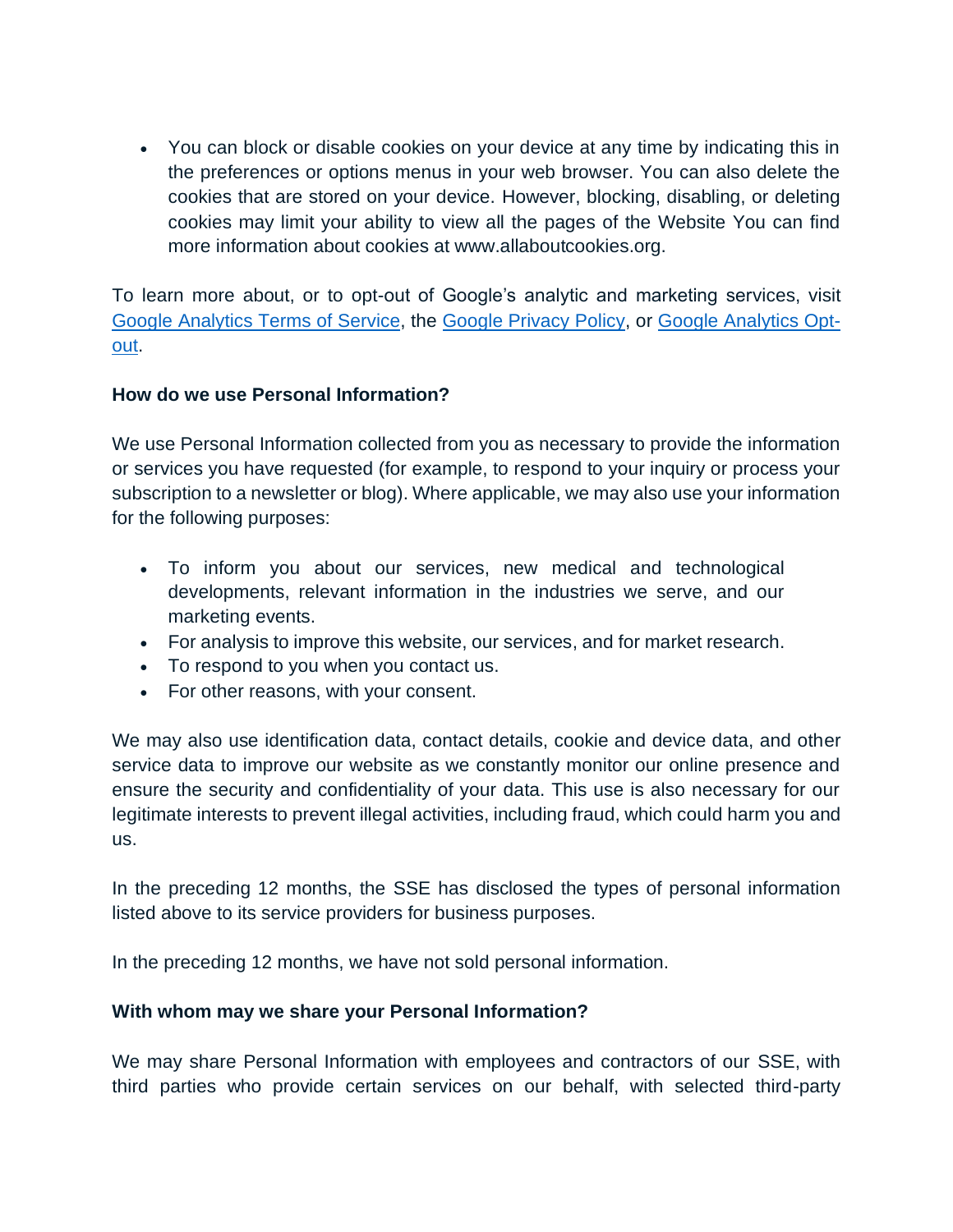organizations with whom we may collaborate on various activities or events, or in the other circumstances noted below. For example, we may share certain Personal Information we collect with third parties such as providers of data hosting or processing services, email services, or other service providers (for example if we have a third party send notification of SSE publications, news, or events we think may be of interest to you).

We may also share Personal Information we possess in the event the SSE undergoes a corporate transaction, such as a merger with another organization, or in the event of a sale of all or substantially all of the assets of the SSE, or a dissolution of the SSE, provided that the receiving party agrees to treat your personal information in a manner consistent with this Policy. To the extent permitted by applicable laws, we may share Personal Information if we need to protect the interests of the SSE, our member, our property, or the public.

Similarly, we may share Personal Information with governmental authorities or otherwise in response to a legal request that we believe requires us to do so, for example, in connection with a criminal investigation or other legal requests from civil or administrative authorities. Legal requests include, for example, search warrants, subpoenas, and other court orders.

Lastly, we may also receive legal requests or orders from jurisdictions outside the United States, in which case, by using our Website, you consent for your Personal Information to be transferred to the applicable country.

## **Third-party Sites and Services**

Please be aware, certain services on our Website are provided by third parties. You may also visit other third-party sites through links on our Website. We are not responsible for the data policies or procedures or content of any linked websites. These third parties are not bound by this policy and may have privacy policies of their own governing the use and disclosure of your Personal Information. Please read any policies of third parties before you provide Personal Information to them.

#### **How can I unsubscribe from e-mails?**

You can be removed from any of our email lists or unsubscribe from a publication by clicking on the "unsubscribe" link in the email, or by sending an email to info@societyofsurgicalergonomics.org. You may access, update, or request deletion of any Personal Information we hold about you by sending a letter using the contact information listed below or emailing info@societyofsurgicalergonomics.org.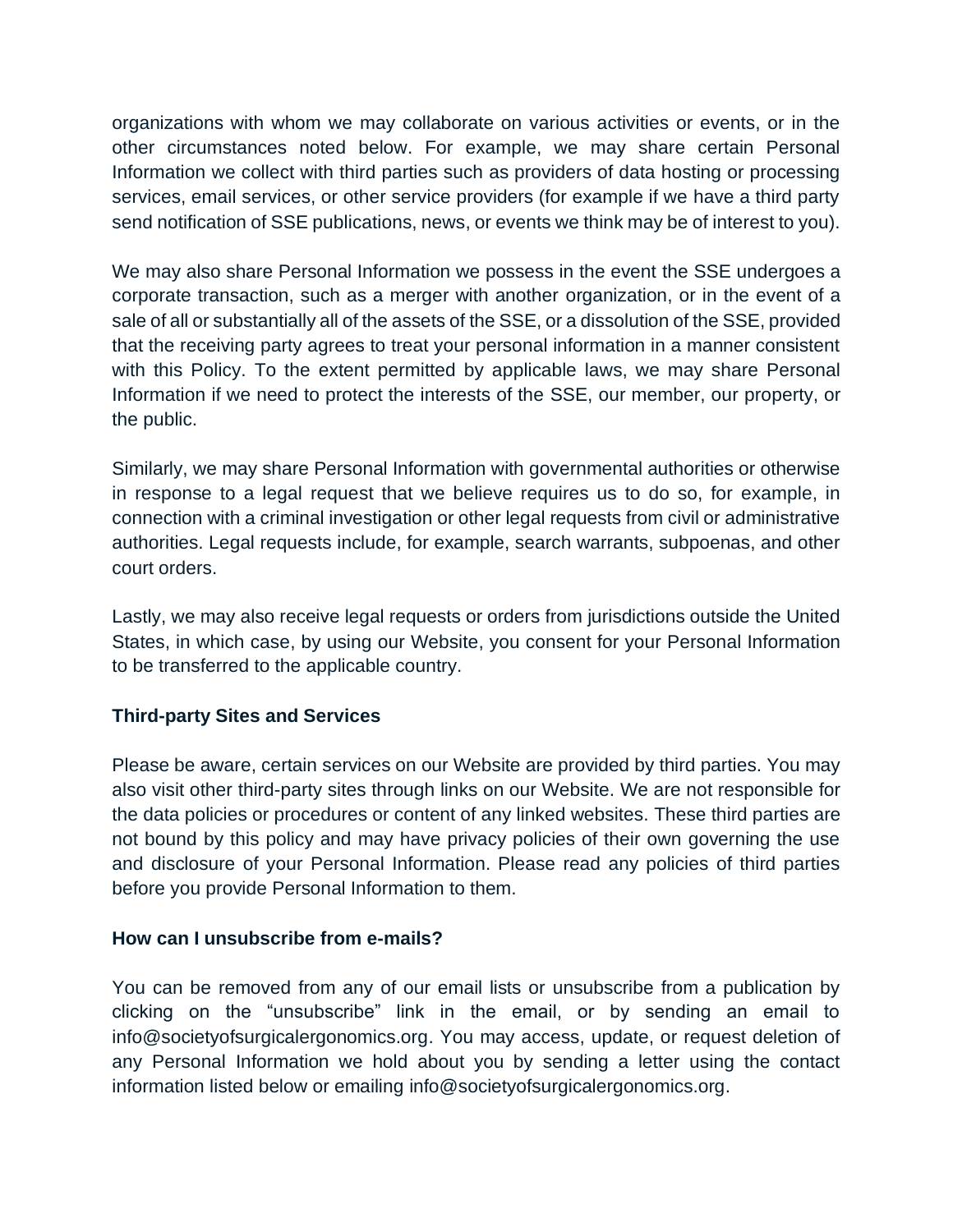# **Your California Privacy Rights**

To the extent California data privacy laws apply to our processing of your personal information, you would be entitled to the following rights:

- **Right to Access.** You have the right to request what personal information we have collected, used, or disclosed, about you in the 12 months preceding your request.
- **Right to Deletion.** You have the right to request the deletion of the personal information that you provided to us. Please note that in certain instances we may not be able to process your request, such as (i) due to the existence of a legal obligation, (ii) to detect security incidents, protect against malicious, deceptive, fraudulent, or illegal activity, or prosecute those responsible for such activities, or (iii) in order to complete a transaction for which your personal information was collected.
- **Right to Opt-Out.** You have the right to opt-out of the sale of your personal information to third parties. We, however, do not sell personal information.
- **Right to Know**. You have the right to receive information from us regarding the categories of personal information we have collected, the sources from which we have collected personal information, the purposes for which we have collected and shared personal information, the categories of any personal information we sold as well as the categories of third parties to whom such personal information was sold, if any, and the categories of personal information that we disclosed for a business purpose in the 12 months preceding your "right to know" request.

If you are a California resident and want to submit a request, please contact us at info@societyofsurgicalergonomics.org. For requests submitted via email, you must provide us with sufficient information that allows us to reasonably verify you are the individual about whom we collected the personal information and describe your request with sufficient detail to allow us to properly evaluate and respond to it. If we are not able to verify your identity with the information provided, we may ask you for additional pieces of information. Such requests may not be made more than once per calendar year.

## **Is my Personal Information protected?**